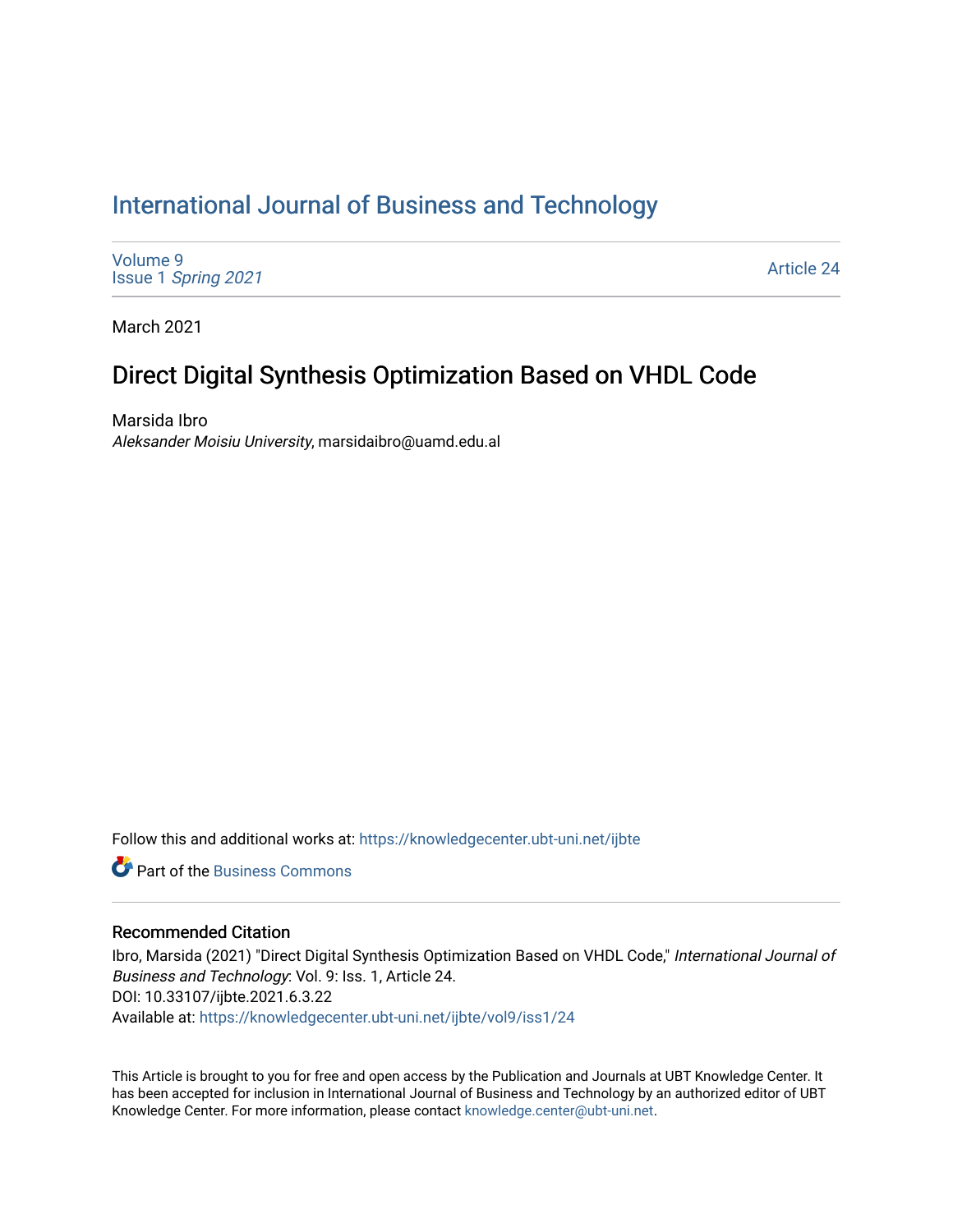### **Direct Digital Synthesis Optimization Based on VHDL Code**

Marsida Ibro<sup>1</sup>, Gentiana Blakaj<sup>2</sup>, and Galia Marinova<sup>3</sup>

<sup>1</sup> Aleksander Moisiu University, Durres, Albania marsidaibro@uamd.edu.al <sup>2</sup> University for Business and Technology (UBT), Pristina, Kosovo [gb46704@ubt-uni.net](mailto:gb46704@ubt-uni.net) <sup>3</sup>Technical University of Sofia, Bulgaria gim@tu-sofia.bg

**Abstract.** In this paper, we will describe the synthesis of the Direct Digital Synthesis (DDS) circuit using the VHDL language. Nowadays the DDS is being used widely in the fields of telecommunications, including signal generator circuits. The DDS circuits are used to generate analog signals with the use of digital circuits. This work aims to present the implementation of DDS with the VHDL language, which offers compatibility with FPGA devices. Initially, the VHDL code was generated automatically via Matlab/Simulink model, designed by using HDL Coder components, which are compatible with VHDL. The VHDL code is modified in order to optimize the automatically generated code and the performance of the DDS circuit, Due to this optimization done on VHDL code about 15% improvement in power consumption and reduction of resource utilization is achieved.

**Keywords:** DDS, FPGA, VHDL, MATLAB/Simulink, Low Power Consumption

#### **1 Introduction**

Direct Digital Synthesis (DDS) is known as a signal generator realized on digital circuit that produces analog signals at the output. DDS implements a different approach compared to the most common frequency synthesis technique, the Phase-Lock loop (PLL). PLLs are usually composed of the phase detector, voltage controlled oscillator (VCO), and loop filter [1]. The use of digital techniques, combined with high-speed logic, makes DDS a powerful technique for generating analog signals, the frequency of which can be easily tuned whenever needed. DDS plays a key role in various microwave/radio frequency designs, which need a signal generator that does not have noises. DDS, similar to a numerically controlled oscillator (NCO), generates sinusoidal signals with maximum clarity and the change of the frequencies can be done easily and quickly. With the growing need for flexibility, precision, and effectiveness, FPGAs started to play an important role in the field of digital circuit design. The big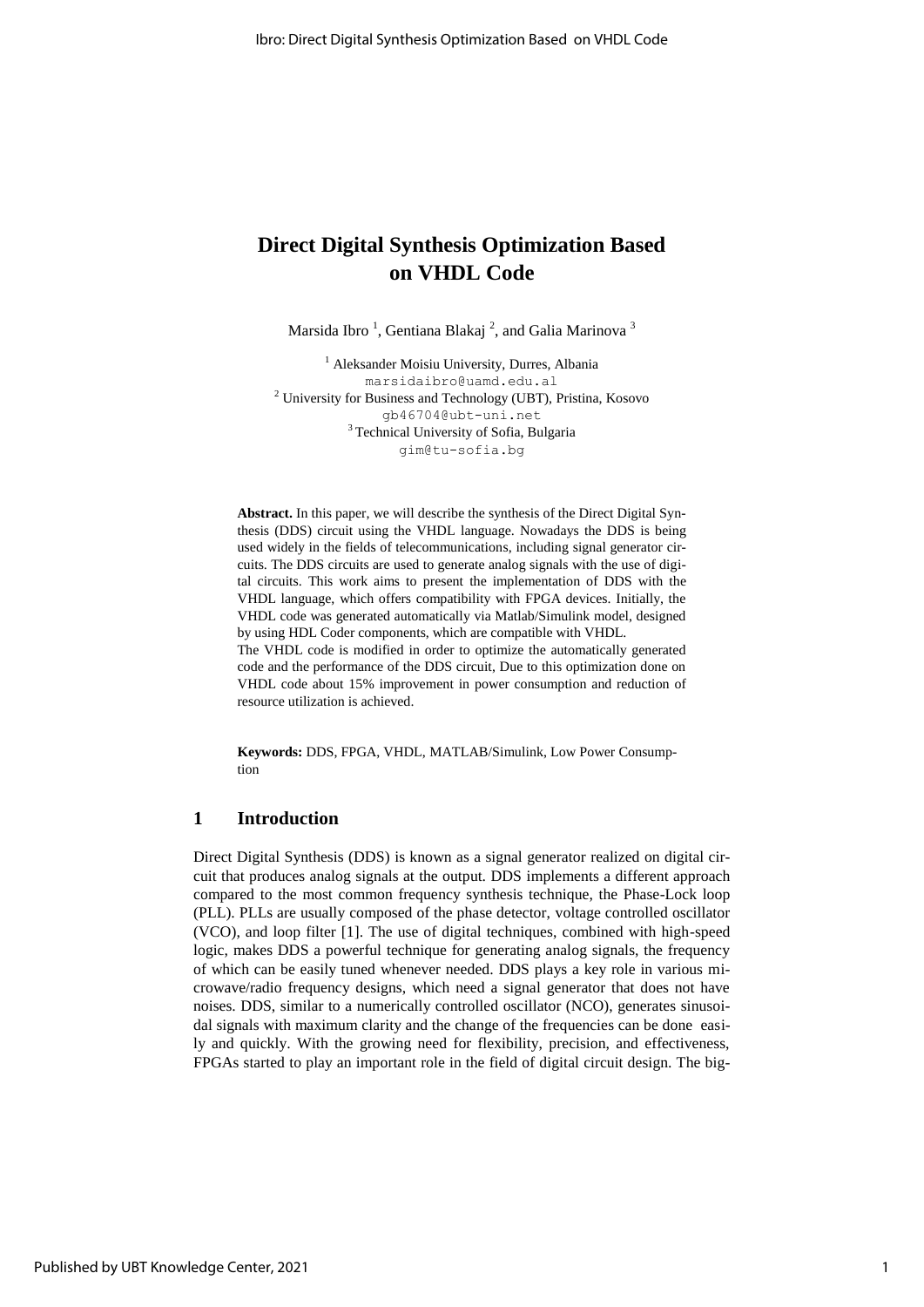gest advantage of using an FPGA is that can be programmed and modified in a very short period compared to Application-Specific Integrated Circuits (ASICs).

The paper is organized in the following sections: in Section 2, Related works provide the literature review of the FPGA-based DDS designs; Section 3 explains how the VHDL optimization is done and implemented in Zedboard (Zynq-7000) device; Experimental results in Section 4 provide the simulations results concerning the performance of the design; and in Conclusions are presented the results of the work.

#### **2 Related works**

In this section, we will give a literature review on implementations of FPGA-based DDS. Moreover, DDS circuits can be implemented by using a look-up table or COordinate Rotation Digital Computer (CORDIC) algorithms. In addition to the advantages, DDS also has disadvantages where phenomena such as Spurious Free Dynamic Range (SFDR) need to be improved because it helps to reduce the noise caused by quantization.

The work in paper [2] focuses on a look-up table, multiplier digital filters, noise shaping, and dithering. The use of the high-order integrated comb filter (CIC), without the use of multipliers, when implemented in FPGAs avoids the use of DSP blocks. The design environment used is MATLAB followed by VHDL code and testbench.

The article [3] describes the design and implementation of a new circuit of a Modified Sinusoidal PWM in FPGA. The design was first simulated using MATLAB Simulink to control a single-phase DC inverter in AC and to study the performance in terms of reduction in Total Harmonic Distortion (THD). The sine wave signals were generated based on the Direct Digital Synthesizer (DDS) technique and the software's such as Xilinx Vivado, Xilinx System generator, or DSP Builder Tool are used to execute VHDL code without using IP blocks.

In the article [4], the authors have built an improved version of the multi-direct digital synthesizer (MDDS) algorithm in FPGA and used it in the synthetic aperture radar (SAR) resolution. The FPGA device is used to generate the desired signals and to improve the phase error value.

Compared to the other articles, which dealt with the LUT-based DDS designs, the article [5] shows how to use the CORDIC algorithm in implementing different digital modulation techniques through MATLAB and VHDL by using the concept of the software-defined radio. The DDS application in this case has high precision, lower costs, and high phase resolution.

The feedback phase-locked loop carrier synchronizer proposed in [6] is suitable for parallel implementation on an FPGA for modulation. The Direct Digital Synthesizer is designed by using the CORDIC algorithm and the VHDL code is created to fulfill the pipelined description model. The simulation results show that with this method, the resource utilization is 2% for the Cyclone IV FPGA and the maximum operating clock is  $> 100$  MHz.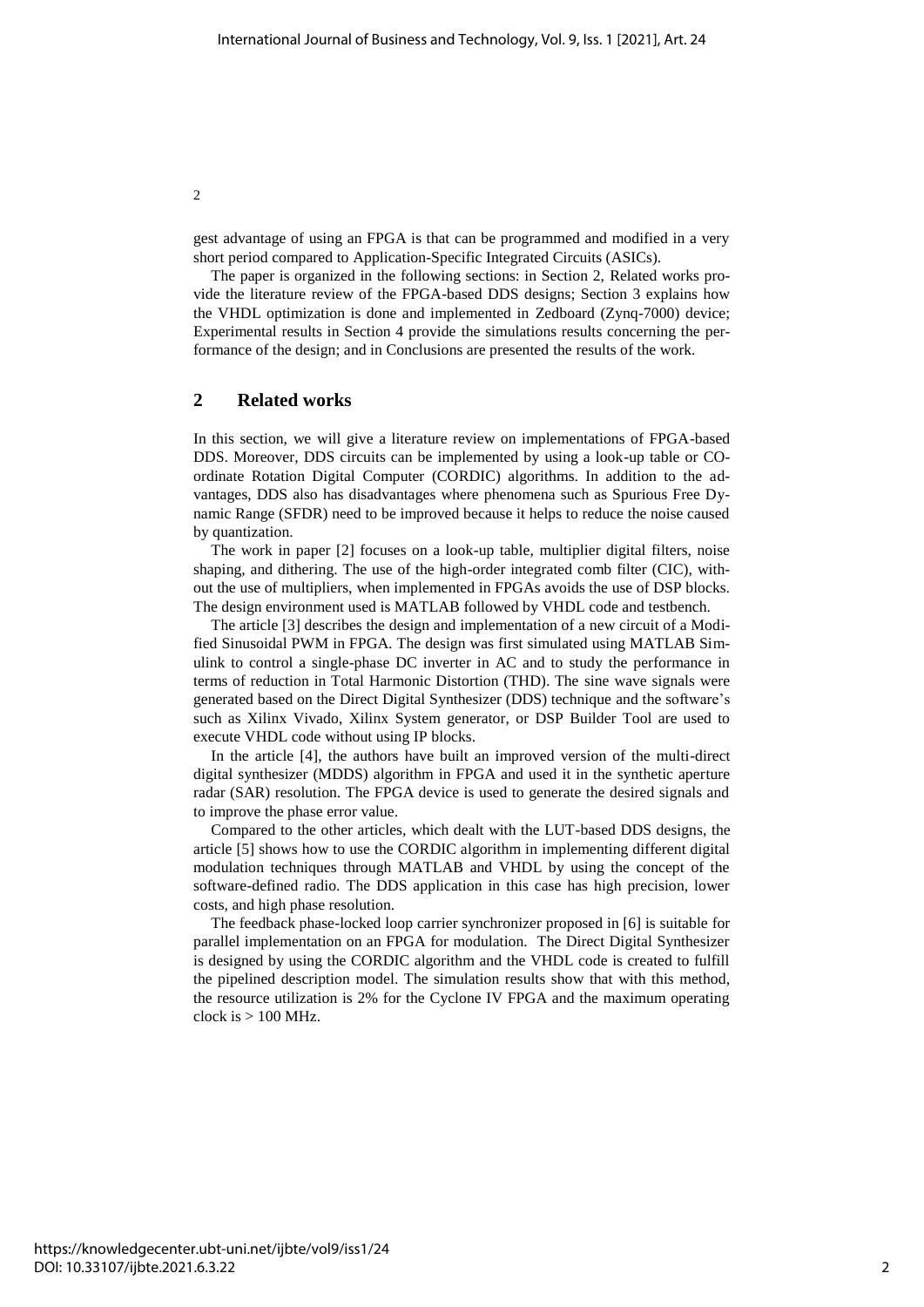#### **3 VHDL code optimization for the DDS design**

In the paper [7], the Matlab/Simulink model generates the VHDL code automatically. This model is composed of four subsystems which are the phase accumulator (subsystem 1), the phase-to-amplitude converter (subsystem 2), the look-up table (LUT) (subsystem 3), and the dither (subsystem 4). The Simulink model helps to generate the VHDL codes separately for each subsystem and the DDS design VHDL code is generated by putting together these codes.

The most important parameter in this design is the frequency code word (FCW or FTW), which determines the frequency of the generated sine wave in the output. In this case, the value of the frequency is chosen 800 MHz so that the maximum operating frequency of Zynq-7000 should not be exceeded. In the optimized VHDL code, the FCW parameter is a 32-bit input and can be changed independently from the design. A new DDS VHDL code is developed as an optimized version of the one published on the EduBlog [Multimedia Assistant for Teaching Direct Digital Synthesis](https://allaboutdds.edublogs.org/) [8]. On Fig.1 it is shown how the VHDL code is optimized and how the FCW parameter has been put as an input of the DDS.

```
LIBRARY IEEE;
USE IEEE.std_logic_1164.ALL;
USE IEEE.numeric std.ALL;
ENTITY Accumulator IS
  PORT( clk : IN std logic;
         Reset : IN std_logic;
        clk enable : IN std logic;
       i fcw : IN std logic vector(31 DOWNTO 0) --uint32
         ce_out : OUT std_logic;
        Out1 : OUT std logic vector(31 DOWNTO 0) --uint32
         );
END Accumulator;
ARCHITECTURE rtl OF Accumulator IS
  -- Signals
  SIGNAL enb : std logic;
 SIGNAL alpha32 bit out1: unsigned(31 DOWNTO 0);--uint32
 SIGNAL fcw : unsigned(31 DOWNTO 0); -- uint32
  SIGNAL Delay out1: unsigned(31 DOWNTO 0); -- uint32
  SIGNAL Out1: unsigned(31 DOWNTO 0); -- uint32
```
**Fig. 1.** The optimized VHDL code

Then it is implemented in the FPGA device. Usually, the FPGA design flow is done in 5 steps [9]: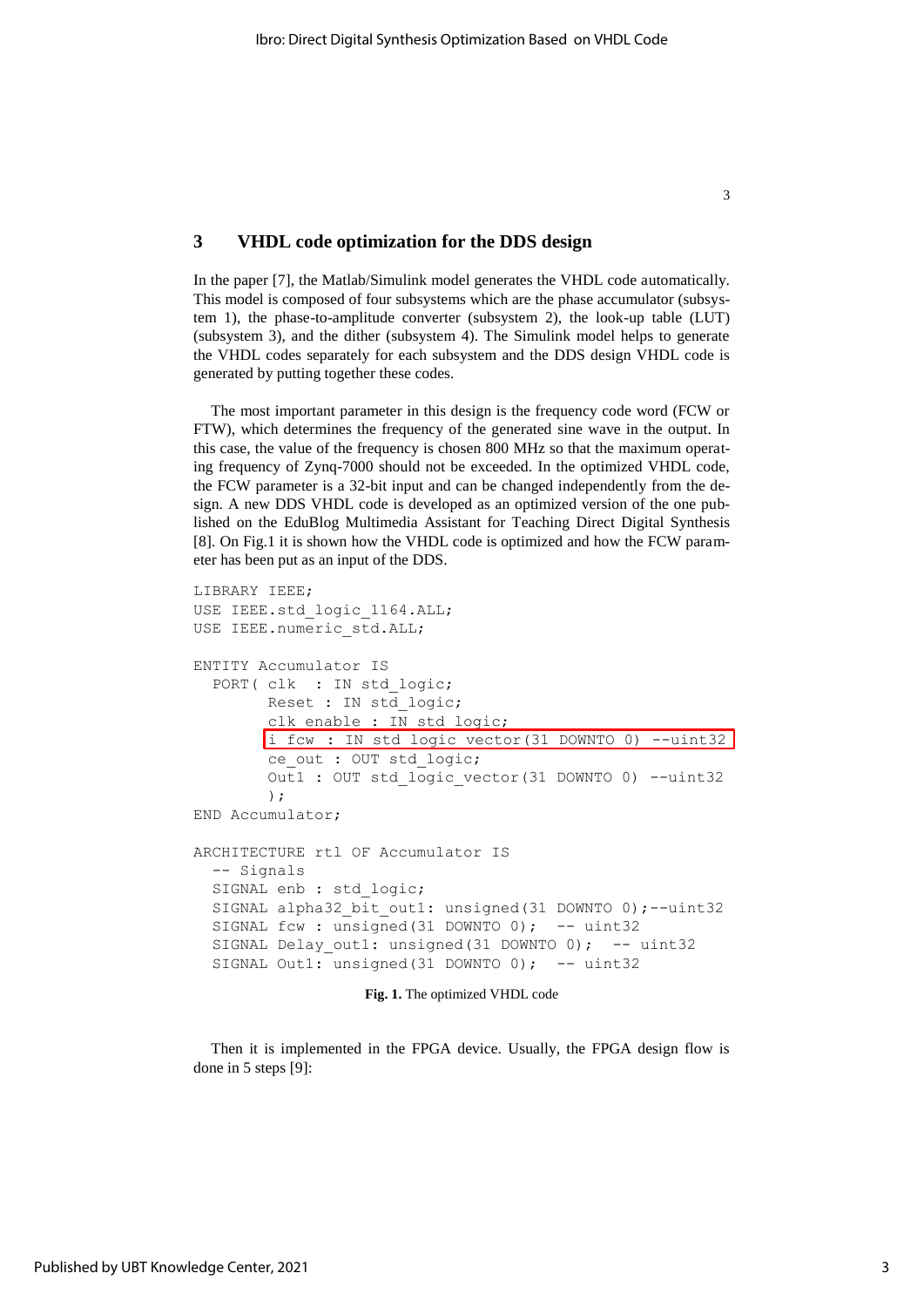4

- Functional/Device specification;
- HDL coding;
- Logic Synthesis;
- Mapping (Place & Route), and
- FPGA configuration.

#### **4 Experimental results**

In this section, we outline the simulation results of the new optimized VHDL-based DDS design. To implement the VHDL code for the DDS design we have used the software Vivado version 2014.2 and the Zedboard device. The Vivado design tool performs setups to enable the FPGA device's designs, components and perform different simulations after the implementation [9]. The designs can be programmed in a hardware readable language like Verilog or VHDL especially when it is needed to implement algorithms. Furthermore, there is the other option to implement the project via a schematic-based entry. To test the performance of the implementation, the Vivado tool is used to perform Behavioral Simulation, Gate Level Simulation, and Timing Simulation.

Synthesis is used to convert HDL code to a port-level netlist. The netlist derives all the components, elements, interfaces, and other necessary details such as busy area, operating temperature, etc. Another feature of synthesis is the syntax control of HDL code.

The process of mapping maps the generic logic design (gates, flip flops, modules, and input/output switches) to the logic technology contained inside the chosen FPGA device. Placement & Route is a crucial step in the entire implementation. Placement is responsible for deciding where the components should be placed within the FPGA. The Routing is responsible for the connections between the different components.



On Fig.2 are presented the results from behavioral simulation of the new VHDL code. The sine wave generated is visible at the output.

**Fig. 2.** Behavioral simulation of the new VHDL code of the DDS. The sine wave generated

The implementation on Zynq-7000 of the optimized VHDL code for DDS is shown in Fig. 3. After the synthesis is done without errors, the design is implemented in a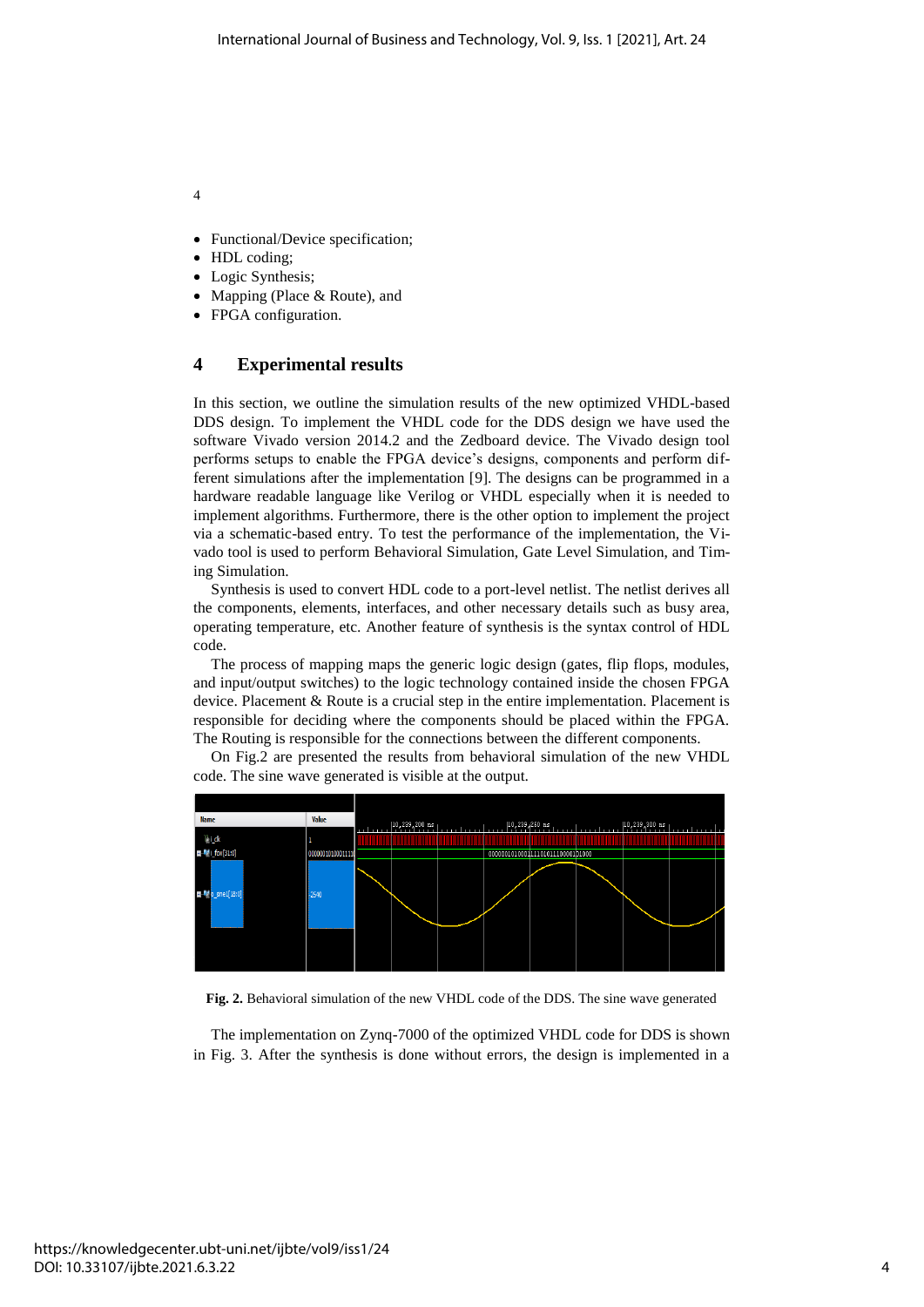

schematic design as shown in Fig. 4. This process maps the design to the Zedboard and the FPGA family used.



**Fig. 3.** The implementation of the synthesized design on Zynq-7000 in Vivado floorplanner



**Fig. 4.** Schematic of the implemented design of the VHDL code

After the synthesis and implementation in Zedboard and Vivado software [10] are successfully done, we tested the power consumption and resource utilization parameter are shown in Fig. 5 and Fig. 6.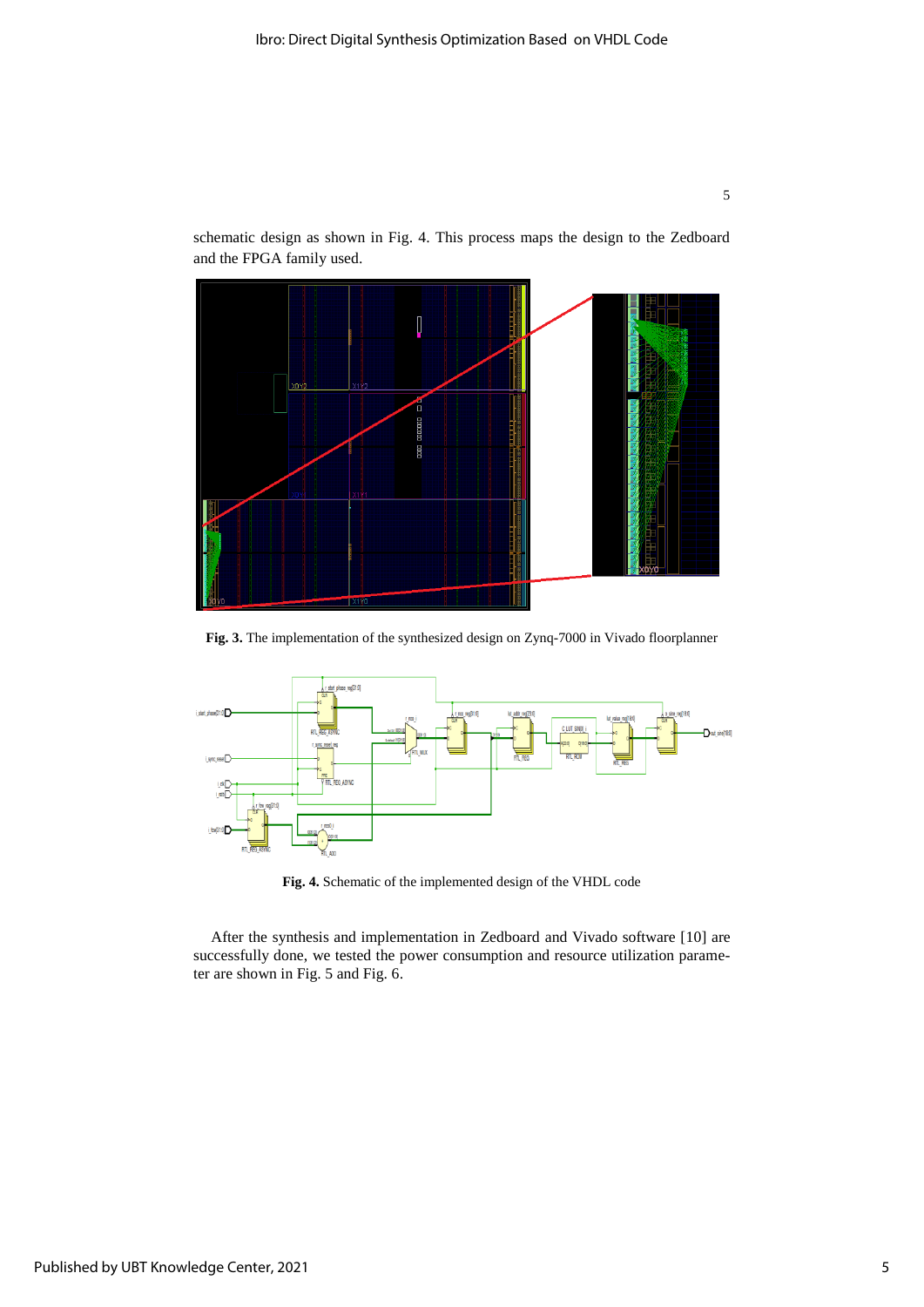6

| Summary                                                                                                                          |                              |          |                                                 |                                     |                               |                       |
|----------------------------------------------------------------------------------------------------------------------------------|------------------------------|----------|-------------------------------------------------|-------------------------------------|-------------------------------|-----------------------|
| Power analysis from Implemented netlist. Activity derived<br>from constraints files, simulation files or vectorless<br>analysis. | On-Chip Power                | Dynamic: |                                                 | 3.285 W                             | (94%                          |                       |
| <b>Total On-Chip Power:</b><br><b>Junction Temperature:</b>                                                                      | 3.492W<br>65.3 °C            | 94%      | 97%                                             | $\square$ Signals:<br>$\Box$ Logic: | 0.079 W<br>0.016 W<br>3.190 W | (2%)<br>(1%)<br>(97%) |
| <b>Thermal Margin:</b><br>Fffective mate:<br>Power supplied to off-chip devices: 0 W                                             | 19.7 °C (1.6 W)<br>11.5 °C/W | 6%       | $\Box$ I/O:<br>(6%)<br>Device Static:<br>0.207W |                                     |                               |                       |
| Confidence level:                                                                                                                | Low                          |          |                                                 |                                     |                               |                       |

**Fig. 5.** Power consumption of the optimized VHDL DDS design

| Resource           | <b>Utilization</b> | Available | Utilization % |
|--------------------|--------------------|-----------|---------------|
| Slice LUTs         | 8                  | 53200     | 0.02          |
| Slice Registers 27 |                    | 106400    | 0.03          |
| IΟ                 | 36                 | 202       | 17.82         |
| Clocking           |                    | 32        | 3.12          |



These reports give a detailed overview of the key factors that affect the power consumption and the allocation of the components for the Zynq-7000 device. As it is shown in Fig. 5, the power consumption is dominated by the dynamic power consumption by 94% compared to the 6% of the static power consumption. The overall power consumption level is 3.492 W and the junction temperature is 65.3°C. Figure 6 shows the device utilization summary for the design and the generated report comprises the number of Slice LUTs, number of Slice Registers, I/O, and clock. The domination in resource allocation by 17.82% is from the I/O parameter as it is dominating the power consumption. The detailed results of the power consumption and resource utilization optimization are given in Table 1 and Table 2. The power consumption reduction in % in the new optimized VHDL code for the DDS sine generator is calculated in Table 1.

|  |  |  |  | <b>Table 1.</b> Comparison of the results for power consumption |  |
|--|--|--|--|-----------------------------------------------------------------|--|
|  |  |  |  |                                                                 |  |

| <b>Power consumption</b>         | VHDL<br>code from<br>71 | New opti-<br>mized<br><b>VHDL</b> code | % of reduction<br>of the power<br>consumption |
|----------------------------------|-------------------------|----------------------------------------|-----------------------------------------------|
| <b>Signals</b>                   | 0.093 W                 | 0.079 W                                | 15 %                                          |
| Logic                            | 0.024W                  | 0.016 W                                | 33.3 %                                        |
| I/O                              | 3.783 W                 | 3.190 W                                | 15.6 %                                        |
| <b>Dynamic power consumption</b> | 3.899 W                 | 3.285 W                                | 15.7 %                                        |
| <b>Static power consumption</b>  | 0.244 W                 | 0.207 W                                | 15.1 %                                        |
| <b>Total</b>                     | 4.144 W                 | 3.492 W                                | 15.7 %                                        |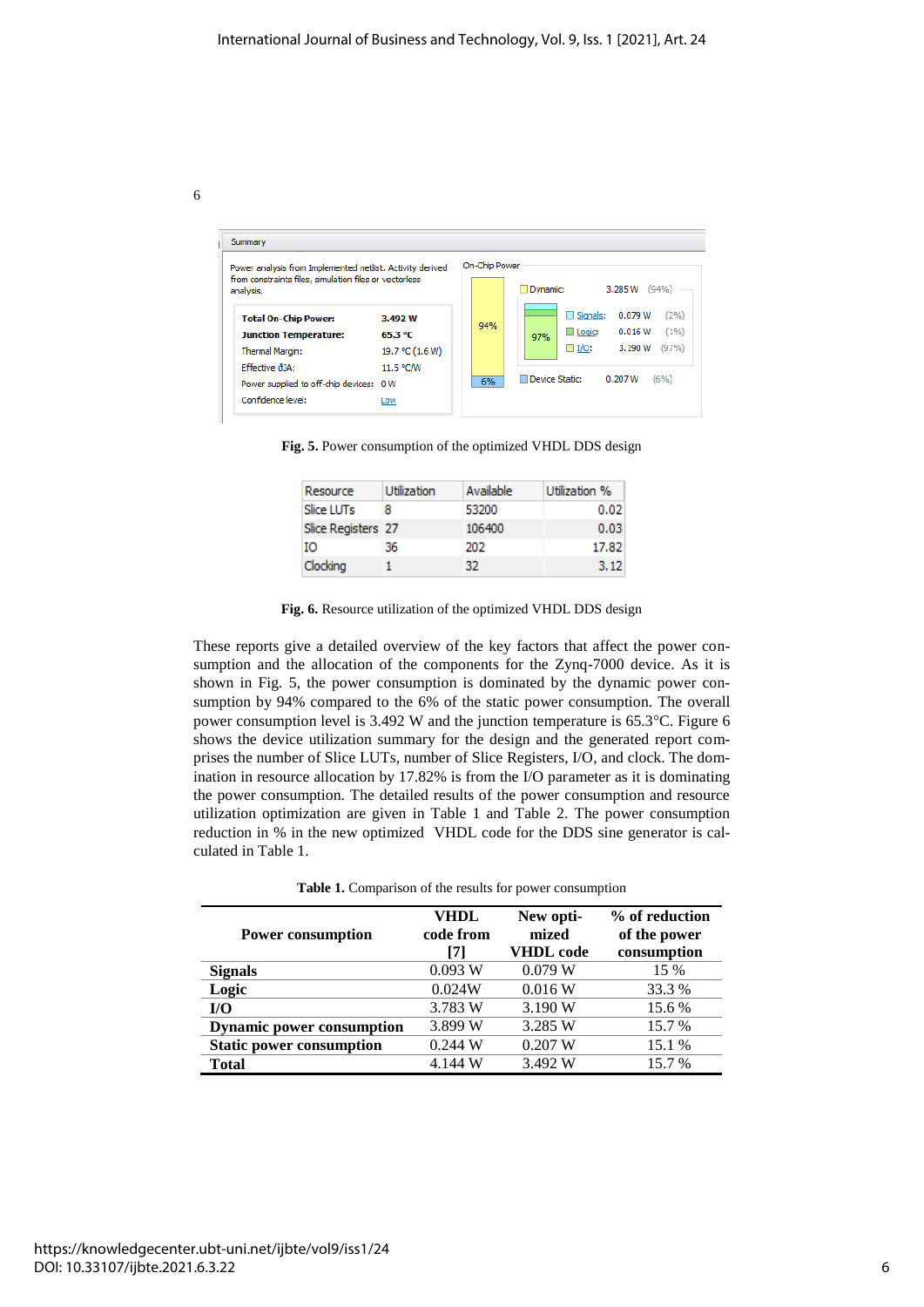| ۰ |
|---|
|   |

| <b>Resource utilization</b> | Slice<br><b>LUTs</b> | <b>Slice</b><br><b>Registers</b> | I/O         | <b>Clocking</b> |
|-----------------------------|----------------------|----------------------------------|-------------|-----------------|
| VHDL code from [7]          | 16                   | 32                               | 36          |                 |
|                             | $(0.03\%)$           | $(0.03\%)$                       | (17.82%)    | $(3.12\%)$      |
|                             | 8                    | 27                               | 36          |                 |
| New optimized VHDL code     | $(0.02\%)$           | $(0.03\%)$                       | $(17.82\%)$ | $(3.12\%)$      |
| Available                   | 53200                | 106400                           | 202         | 32              |

**Table 2.** Comparison of the results for resource utilization

#### **5 Conclusions**

This paper gives a brief description of the DDS designs based on FPGAs and the VHDL language. The optimized VHDL code used in this paper is done for teaching purposes and does not imply the optimization of any model. It is added to the MATLAB design of DDS at the [Multimedia Assistant for Teaching Direct Digital](https://allaboutdds.edublogs.org/)  [Synthesis](https://allaboutdds.edublogs.org/) educational blog at [https://allaboutdds.edublogs.org/home/.](https://allaboutdds.edublogs.org/home/)

The VHDL code is generated automatically by using the Matlab/Simulink model and we have optimized it by putting the FCW as an input, independently from the circuit design. The VHDL code is implemented on Zedboard and the Vivado software. From the results, we see that the power consumption is improved by more than 15% compared to the first VHDL code. Another improved parameter is the resource allocation, which has been optimized mostly in the Slice LUTS and Slice Registers.

#### **Achnowledgement**

This study is realized and partly supported by the CEEPUS network CIII-BG-1103- 06-2122, especially in the part Joint doctoral program within CEEPUS.

#### **References**

- 1. A. Mann, A. Karalkar, L. He and M. Jones, "The design of a low-power low-noise phase lock loop," 2010 11th International Symposium on Quality Electronic Design (ISQED), 2010, pp. 528-531, DOI: 10.1109/ISQED.2010.5450522.
- 2. S. Jahn and H. -G. Brachtendorf, "DDS with Noise Reduction by Multiplier-Less Filter Methods," 2021 31st International Conference Radioelektronika (RADIOELEKTRONIKA), 2021, pp. 1-4, DOI: 10.1109/RADIOELEKTRONIKA52220.2021.9420194.
- 3. A. Al-Safi, A. Al-Khayyat, and Z. Aklah, "FPGA-Based Implementation of MSPWM Utilizing 6-Input LUT for Reference Signal Generation," 2021 IEEE 11th Annual Computing and Communication Workshop and Conference (CCWC), 2021, pp. 0597-0602, DOI: 10.1109/CCWC51732.2021.9375926.